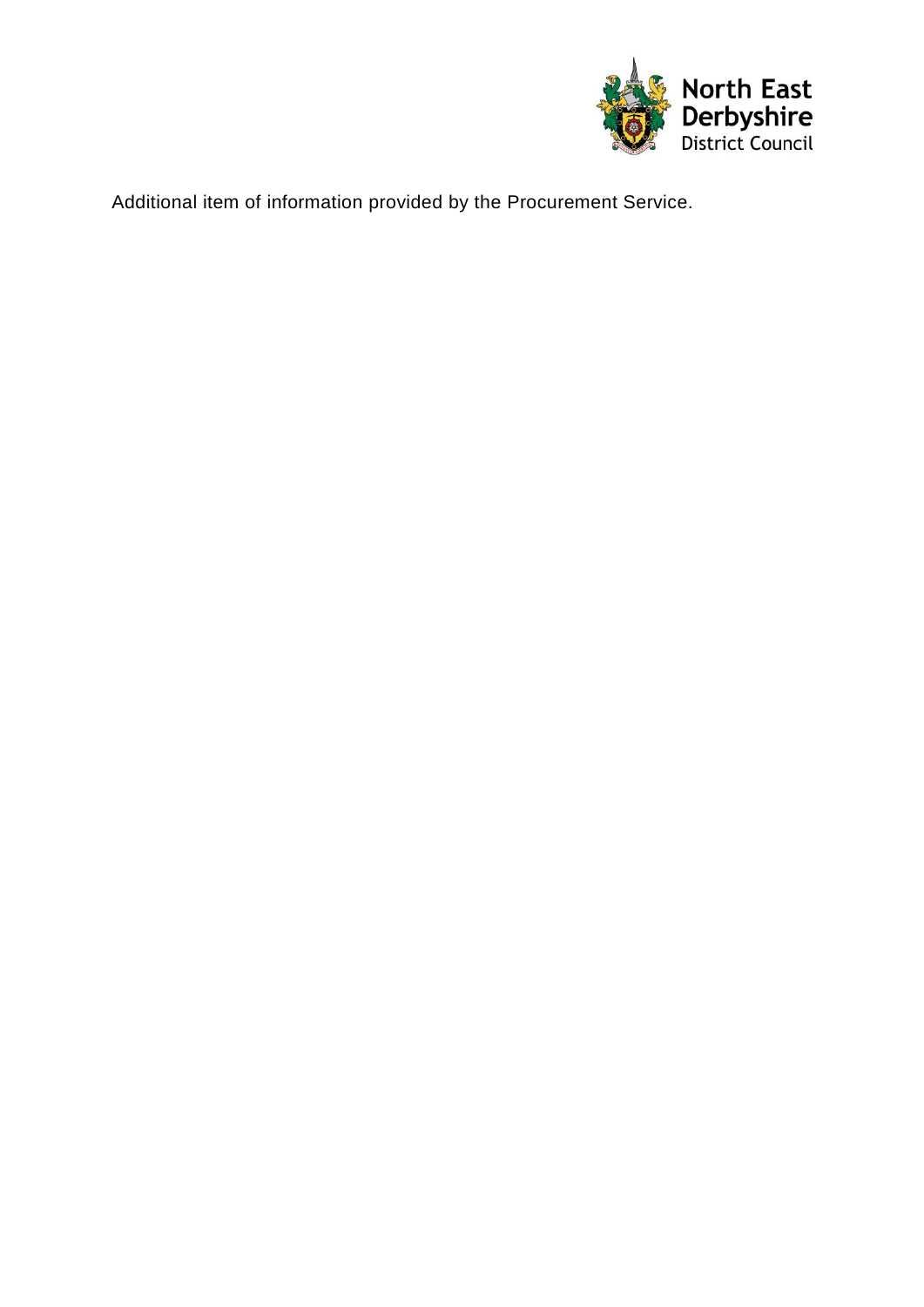

## **Procurement Service for Parish and Town Councils**

Since 2019 the North East Derbyshire and Bolsover District Council Shared Procurement Unit has been providing procurement services for several Parish Councils throughout the district and surrounding areas on an ad hoc basis.

As of today the procurement service has completed ten projects for Parish Councils with £56,000 saved against estimated budgets with a further 11 in various stages of the procurement process.

This work covers seven different Parish Councils with a range of goods, works and services procured. We manage each project on its own merit from its inception to the contract award where the parish council commissioning the procurement service will also receive support from our legal team who will draft the contract.

The support provided covers the following stages:

- **Preparation** at this stage the Parish Council will engage the service with their requirement. The service will provide a request pro forma to the Parish Council to complete and return. This is a spreadsheet document which will ask for things like project description, cost codes and contract value. Once returned the Procurement Team will add it to the procurement work plan and determine with the client the most appropriate route to market.
- **Progressing** Once the route to market is established the Procurement Team will request the client's specification for their requirement. If the client is struggling with the specification the service can support with this by sourcing similar specifications. The specification will be included in the tender document and the service will meet with the client to establish the tender timeline and evaluation criteria including the cost/quality weightings.
- **Advertising** The tender document is then agreed and approved with the client and the service will then issue this to the Council's e-tendering portal (In-Tend) and advertise on the local portal Source East Midlands. During this stage any supplier queries are uploaded and responded to via the etendering portal. Recording all correspondence and having the bids uploaded through this portal creates a robust audit trail that can be pulled as a report any time from the portal. Once the deadline for submissions has been reached an opening ceremony is completed by the procurement service and returns are forwarded the client officer for that project.
- **Evaluation** After tenders are opened we will forward these to the client officer as well as the evaluation sheet. This is a procurement spreadsheet which details the weighted criteria agreed at the progressing stage and